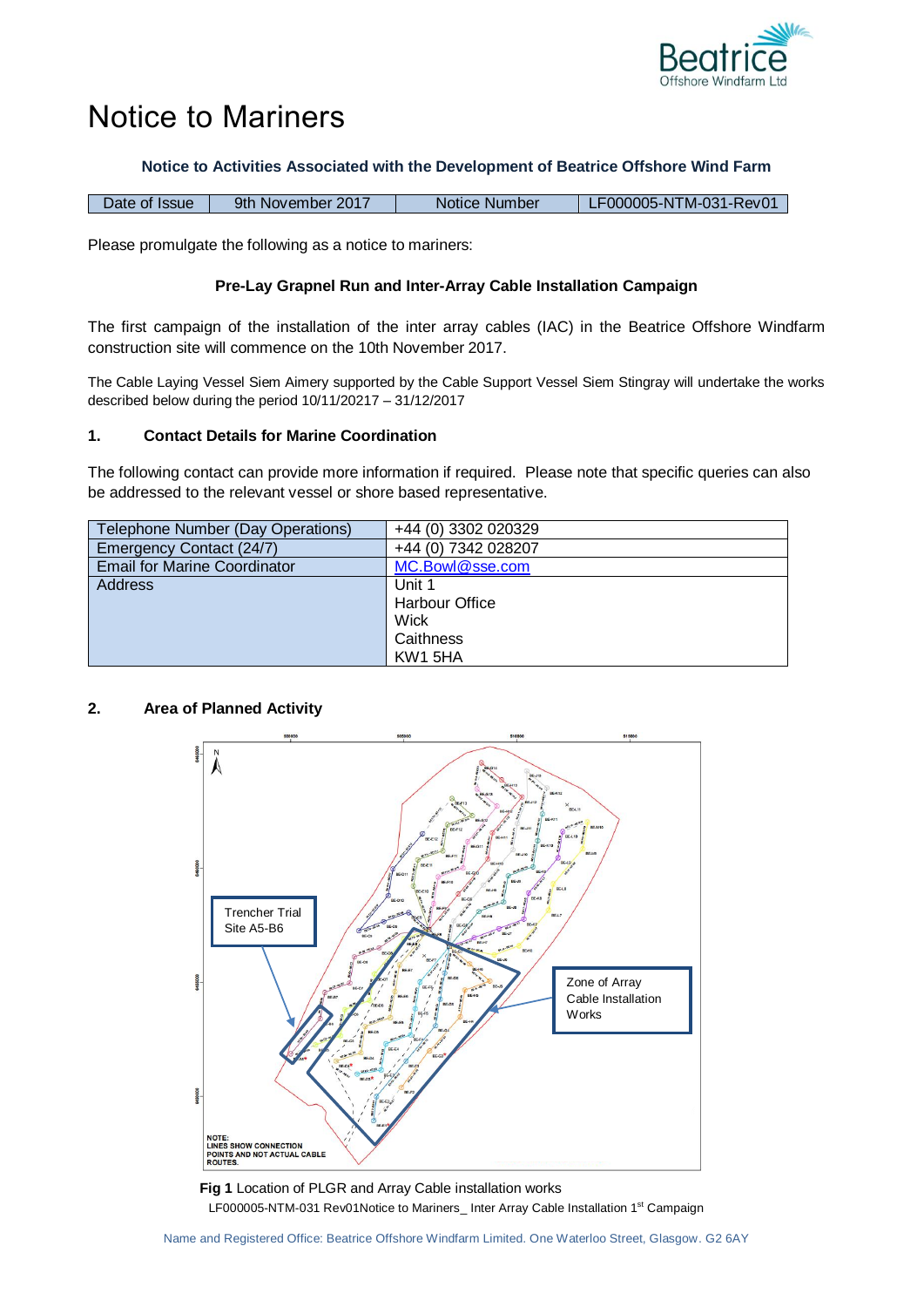

|  | Table 1 PLGR and Cable route installation locations and planned sequence. |  |  |
|--|---------------------------------------------------------------------------|--|--|
|  |                                                                           |  |  |

| <b>Planned</b><br><b>Installation</b><br>Sequence | <b>Start</b>   | <b>Finish</b>  | Average<br>WD on<br>route (m) | <b>Seabed</b><br>Length<br>(m) | <b>Latitude Start</b><br>(WGS84) | Longitude<br>Start (WGS84) | Latitude<br><b>Finish</b><br>(WGS84) | Longitude<br>Finish (WGS84) |
|---------------------------------------------------|----------------|----------------|-------------------------------|--------------------------------|----------------------------------|----------------------------|--------------------------------------|-----------------------------|
| Trial 1                                           | $*$ A5         | $*B6$          | 45.9                          | 100                            | 58°12.656'N                      | 002° 59.541 'W             | 58° 12.696 'W                        | 002° 59.471 'W              |
| Trial 2                                           | $*$ G4         | $*F3$          | 38.7                          | 200                            | 58°12.738'N                      | 002° 54.005 'W             | 58° 12.657 'W                        | 002° 54.140 'W              |
| Trial 3                                           | $*H4$          | $*$ G3         | 40.8                          | 100                            | 58°12.924'N                      | 002° 52.927 'W             | 58° 12.903 'W                        | 002° 53.022 'W              |
| 1                                                 | H <sub>6</sub> | J5             | 40.7                          | 1,538                          | 58°14.598'N                      | 002° 51.920 'W             | 58° 14.192 'W                        | 002° 51.005 'W              |
| 2                                                 | J5             | H <sub>5</sub> | 41.7                          | 1,304                          | 58°14.192'N                      | 002° 51.005 'W             | 58° 13.977 'W                        | 002° 52.130 'W              |
| 3                                                 | H <sub>5</sub> | H <sub>4</sub> | 41.5                          | 1,262                          | 58°13.977                        | 002° 52.130 'W             | 58° 13.356 'W                        | 002° 52.339 'W              |
| 4                                                 | H <sub>4</sub> | G <sub>3</sub> | 40.8                          | 2,074                          | 58°13.356                        | 002° 52.339 'W             | 58° 12.544 'W                        | 002° 53.727 'W              |
| 5                                                 | G <sub>3</sub> | F <sub>2</sub> | 40.4                          | 2,023                          | 58°12.544                        | 002° 53.727 'W             | 58° 11.685 'W                        | 002° 55.005 'W              |
| 6                                                 | F <sub>2</sub> | E1             | 39.5                          | 1,886                          | 58°11.685                        | 002° 55.005 'W             | 58° 10.900 'W                        | 002° 56.256 'W              |
| $\overline{7}$                                    | G <sub>6</sub> | G <sub>5</sub> | 40.0                          | 1,231                          | 58°14.384                        | 002° 53.044 'W             | 58° 13.762 'W                        | 002° 53.254 'W              |
| 8                                                 | G <sub>5</sub> | G4             | 39.2                          | 1,232                          | 58°13.762                        | 002° 53.254 'W             | 58° 13.142 'W                        | 002° 53.464 'W              |
| 9                                                 | G <sub>4</sub> | F <sub>3</sub> | 38.7                          | 2.080                          | 58°13.142                        | 002° 53.464 'W             | 58° 12.306 'W                        | 002° 54.796 'W              |
| 10                                                | F <sub>3</sub> | E <sub>2</sub> | 38.5                          | 2,094                          | 58°12.306                        | 002° 54.796 'W             | 58° 11.470 'W                        | 002° 56.128 'W              |
| 11                                                | E <sub>2</sub> | E <sub>1</sub> | 38.5                          | 1,090                          | 58°11.470                        | 002° 56.128 'W             | 58° 10.900 'W                        | 002° 56.256 'W              |
| 12                                                | F <sub>6</sub> | F <sub>5</sub> | 40.7                          | 1,258                          | 58°14.168                        | 002° 54.169 'W             | 58° 13.548 'W                        | 002° 54.378 'W              |
| 13                                                | F <sub>5</sub> | F <sub>4</sub> | 40.1                          | 1,262                          | 58°13.548                        | 002° 54.378 'W             | 58° 12.927 'W                        | 002° 54.588 'W              |
| 14                                                | F <sub>4</sub> | E <sub>4</sub> | 40.6                          | 1,289                          | 58°12.927                        | 002° 54.588 'W             | 58° 12.712 'W                        | 002° 55.710 'W              |
| 15                                                | E4             | E <sub>3</sub> | 39.7                          | 1,259                          | 58°12.712                        | 002° 55.710 'W             | 58° 12.090 'W                        | 002° 55.920 'W              |
| 16                                                | E <sub>3</sub> | D <sub>3</sub> | 38.5                          | 1,300                          | 58°12.090                        | 002° 55.920 'W             | 58° 11.995 'W                        | 002° 57.002 'W              |
| 17                                                | D <sub>3</sub> | C <sub>4</sub> | 38.2                          | 1,419                          | 58°11.995                        | 002° 57.002 'W             | 58° 12.307 'W                        | 002° 57.948 'W              |
| 18                                                | E7             | E <sub>6</sub> | 42.2                          | 1,230                          | 58°14.575                        | 002° 55.084 'W             | 58°13.954 W                          | 002° 55.293 'W              |
| 19                                                | E <sub>6</sub> | E <sub>5</sub> | 40.6                          | 1,236                          | 58°13.954                        | 002° 55.293 'W             | 58° 13.333° W                        | 002° 55.502 'W              |
| 20                                                | E <sub>5</sub> | D <sub>5</sub> | 41.2                          | 1,354                          | 58°13.333                        | 002° 55.502 'W             | 58°13.117 W                          | 002° 56.626 'W              |
| 21                                                | D <sub>5</sub> | D <sub>4</sub> | 40.7                          | 1,233                          | 58°13.117                        | 002° 56.626 'W             | 58°12.497 W                          | 002°56.834 'W               |
| 22                                                | D <sub>4</sub> | C <sub>4</sub> | 38.7                          | 1,253                          | 58°12.497                        | 002° 56.834 'W             | 58°12.307 'W                         | 002° 57.948 'W              |
| 23                                                | E8             | D7             | 45.0                          | 2,086                          | 58°15.196                        | 002° 54.875 'W             | 58°14.359 W                          | 002° 56.209 'W              |
| 24                                                | D7             | D <sub>6</sub> | 43.1                          | 1,257                          | 58°14.359                        | 002° 56.209 'W             | 58°13.739 'W                         | 002° 56.417 'W              |

\*Activity undertaken on part of route only.

## **3. Activity Description**

On behalf of BOWL, Seaways Heavy Lifting, with Siem Offshore Services will commence the installation of the Inter Array Cables.

The CLV Siem Aimery will install up to 24 Inter Array Cables during the first cable installation campaign. Prior to installation, cable routes will be cleared of any surface debris by performing a pre-lay grapnel run (PLGR). The cables will be laid and buried between the foundations listed in Table 1 above. Cable burial will be undertaken by a tracked jet trencher launched from the Siem Aimery. Prior to commencement of cable installation operations, the jet trencher will be trialled at 3 locations adjacent to the cable routes within the windfarm boundary, specifically A5-B6, G4-F3 & H4-G3.

The CSV Siem Stingray will support inter-array cable installation activities in the south of the Beatrice wind farm, working in parallel with the CLV Siem Aimery. The Siem Stingray will undertake the following workscopes; personnel transfer to WTG foundations by Ampelmann Gangway; crane operations to transfer equipment to/from WTG foundations; Work class ROV activities at the seabed in the vicinity of WTG foundations; and survey activities along the planned inter-array cable routes linking the appropriate WTG foundations.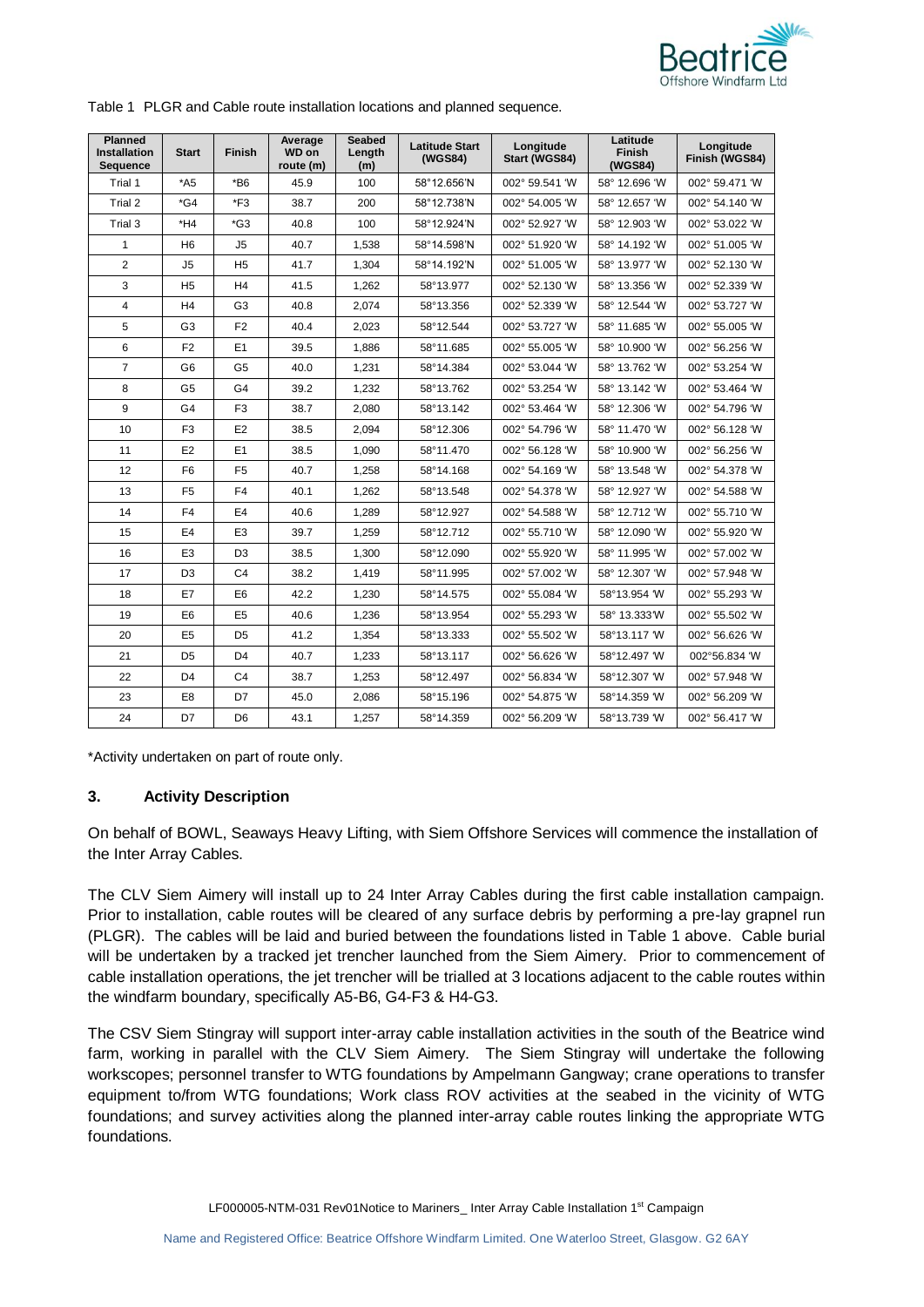

## **4. Vessels Associated with the Activity**

The vessels conducting the PLGR and Cable Installation operation are the CLV Siem Aimery & CSV Siem Stingray.

| <b>CLV Siem Aimery</b>                               |                                                                       |  |
|------------------------------------------------------|-----------------------------------------------------------------------|--|
| <b>General Description and</b><br><b>Dimensions:</b> | Length overall 95.3 m<br>Breadth moulded 21.5 m<br>Draft max. 7.2 m   |  |
| <b>Call Sign:</b>                                    | LATX7                                                                 |  |
| <b>MMSI:</b>                                         | 258182000                                                             |  |
| <b>On Board Contact:</b>                             | V-Sat phone: +44 203 1454 129                                         |  |
| <b>Offshore Manager / Party Chief:</b>               | Captain Direct: +44 203 1454 122 /<br>captain@aimery.siemoffshore.com |  |
| E-mail:                                              | bridge@aimery.siemoffshore.com                                        |  |
| <b>Onshore Representative:</b>                       | Majbritt Pauladottir, +47 95 93 60 32,<br>mpa@siemoffshore.com        |  |



| <b>CSV Siem Stingray</b>                             |                                                                |  |
|------------------------------------------------------|----------------------------------------------------------------|--|
| <b>General Description and</b><br><b>Dimensions:</b> | Length overall 120.8m<br>Breadth moulded 23m<br>Draft max. 7m  |  |
| <b>Call Sign:</b>                                    | LARR7                                                          |  |
| <b>MMSI:</b>                                         | 258783000                                                      |  |
| <b>On Board Contact:</b>                             | V-Sat phone: +47 239 61 127                                    |  |
| <b>Offshore Manager / Captain:</b>                   | + 47 404 09 718                                                |  |
| E-mail:                                              | captain@stingray.siemoffshore.com                              |  |
| <b>Onshore Representative:</b>                       | Majbritt Pauladottir, +47 95 93 60 32,<br>mpa@siemoffshore.com |  |



LF000005-NTM-031 Rev01Notice to Mariners\_ Inter Array Cable Installation 1st Campaign